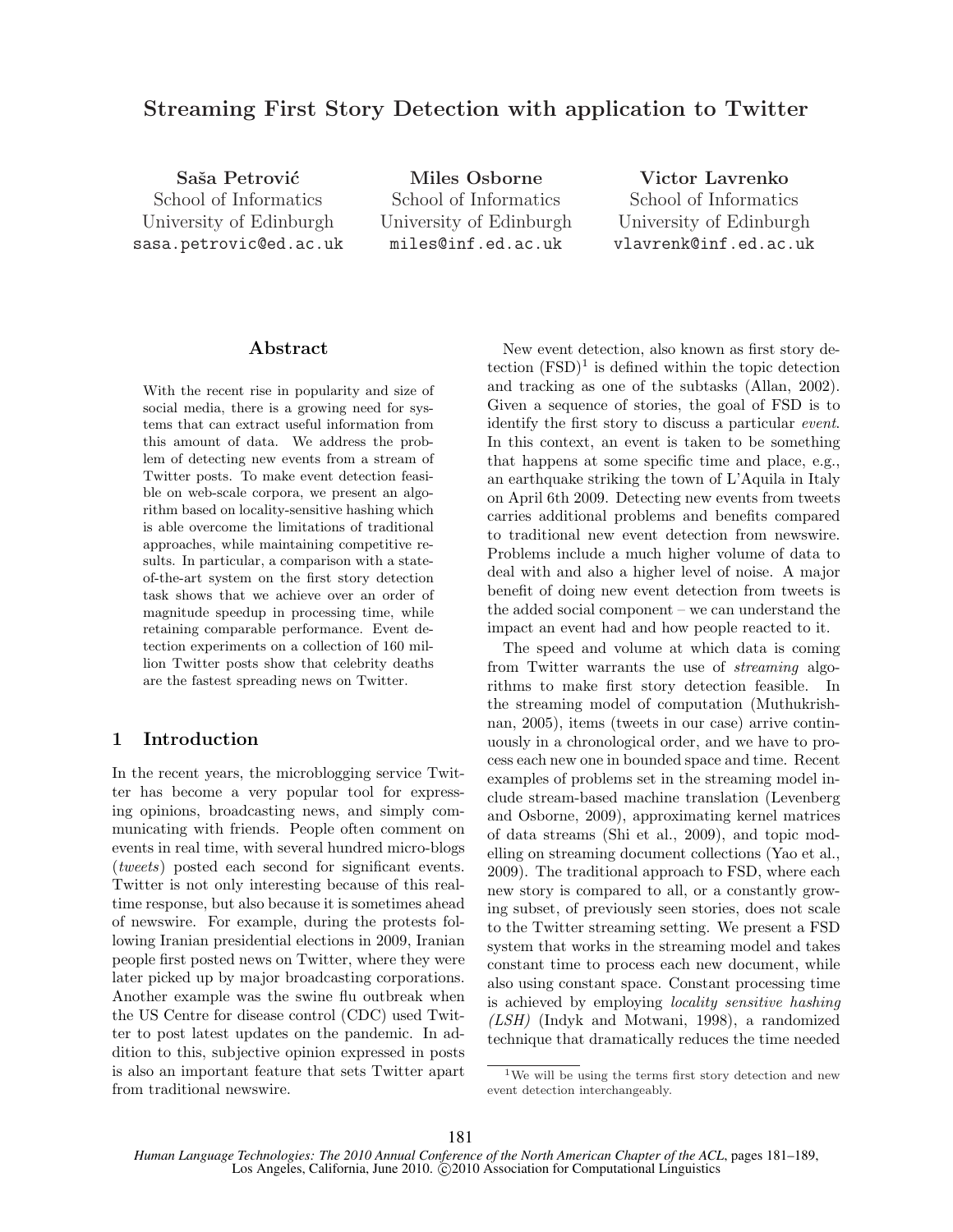to find a nearest neighbor in vector space, and the space saving is achieved by keeping the amount of stories in memory constant.

We find that simply applying pure LSH in a FSD task yields poor performance and a high variance in results, and so introduce a modification which virtually eliminates variance and significantly improves performance. We show that our FSD system gives comparable results as a state-of-the-art system on the standard TDT5 dataset, while achieving an order of magnitude speedup. Using our system for event detection on 160 million Twitter posts shows that i) the number of users that write about an event is more indicative than the volume of tweets written about it, ii) spam tweets can be detected with reasonable precision, and iii) news about deaths of famous people spreads the fastest on Twitter.

## 2 First Story Detection

### 2.1 Traditional Approach

The traditional approach to first story detection is to represent documents as vectors in term space, where coordinates represent the (possibly IDF-weighted) frequency of a particular term in a document. Each new document is then compared to the previous ones, and if its similarity to the closest document (or centroid) is below a certain threshold, the new document is declared to be a first story. For example, this approach is used in the UMass (Allan et al., 2000) and the CMU system (Yang et al., 1998). Algorithm 1 shows the exact pseudocode used by the UMass system. Note that  $dis_{min}(d)$  is the novelty score assigned to document d. Often, in order to decrease the running time, documents are represented using only n features with the highest weights.

Algorithm 1: Traditional FSD system based on nearest-neighbor search.

|                         | 1 foreach <i>document d in corpus</i> do            |  |  |  |
|-------------------------|-----------------------------------------------------|--|--|--|
| $\overline{2}$          | foreach <i>term</i> t in d do                       |  |  |  |
| $\overline{\mathbf{3}}$ | foreach <i>document d'</i> that contains t do       |  |  |  |
| $\overline{4}$          | update distance $(d, d')$                           |  |  |  |
| $\overline{5}$          | end                                                 |  |  |  |
| $6\overline{6}$         | end                                                 |  |  |  |
|                         | 7 $\mid dis_{min}(d) = min_{d'}\{distance(d, d')\}$ |  |  |  |
| $\overline{8}$          | add d to inverted index                             |  |  |  |
| 9                       |                                                     |  |  |  |

#### 2.2 Locality Sensitive Hashing

The problem of finding the nearest neighbor to a given query has been intensively studied, but as the dimensionality of the data increases none of the current solutions provide much improvement over a simple linear search (Datar et al., 2004). More recently, research has focused on solving a relaxed version of the nearest neighbor problem, the approximate nearest neighbor, where the goal is to report any point that lies within  $(1 + \epsilon)r$  distance of the query point, where  $r$  is the distance to the nearest neighbor. One of the first approaches to solving the approximate-NN problem in sublinear time was described in Indyk and Motwani (1998), where the authors introduced a new method called locality sensitive hashing (LSH). This method relied on hashing each query point into buckets in such a way that the probability of collision was much higher for points that are near by. When a new point arrived, it would be hashed into a bucket and the points that were in the same bucket were inspected and the nearest one returned.

Because we are dealing with textual documents, a particularly interesting measure of distance is the cosine between two documents. Allan et al. (2000) report that this distance outperforms the KL divergence, weighted sum, and language models as distance functions on the first story detection task. This is why in our work we use the hashing scheme proposed by Charikar (2002) in which the probability of two points colliding is proportional to the cosine of the angle between them. This scheme was used, e.g., for creating similarity lists of nouns collected from a web corpus in Ravichandran et al. (2005). It works by intersecting the space with random hyperplanes, and the buckets are defined by the subspaces formed this way. More precisely, the probability of two points  $x$  and  $y$  colliding under such a hashing scheme is

$$
P_{coll} = 1 - \frac{\theta(x, y)}{\pi},\tag{1}
$$

where  $\theta(x, y)$  is the angle between x and y. By using more than one hyperplane, we can decrease the probability of collision with a non-similar point. The number of hyperplanes  $k$  can be considered as a number of bits per key in this hashing scheme. In particular, if  $x \cdot u_i < 0, i \in [1 \dots k]$  for document x and hyperplane vector  $u_i$ , we set the *i*-th bit to 0, and 1 otherwise. The higher  $k$  is, the fewer collisions we will have in our buckets but we will spend more time computing the hash values.<sup>2</sup> However, increasing  $k$  also decreases the probability of collision with the nearest neighbor, so we need multiple hash tables (each with  $k$  independently chosen random hyperplanes) to increase the chance that the nearest neighbor will collide with our point in at least one of

<sup>&</sup>lt;sup>2</sup>Probability of collision under  $k$  random hyperplanes will be  $P_{coll}^k$ .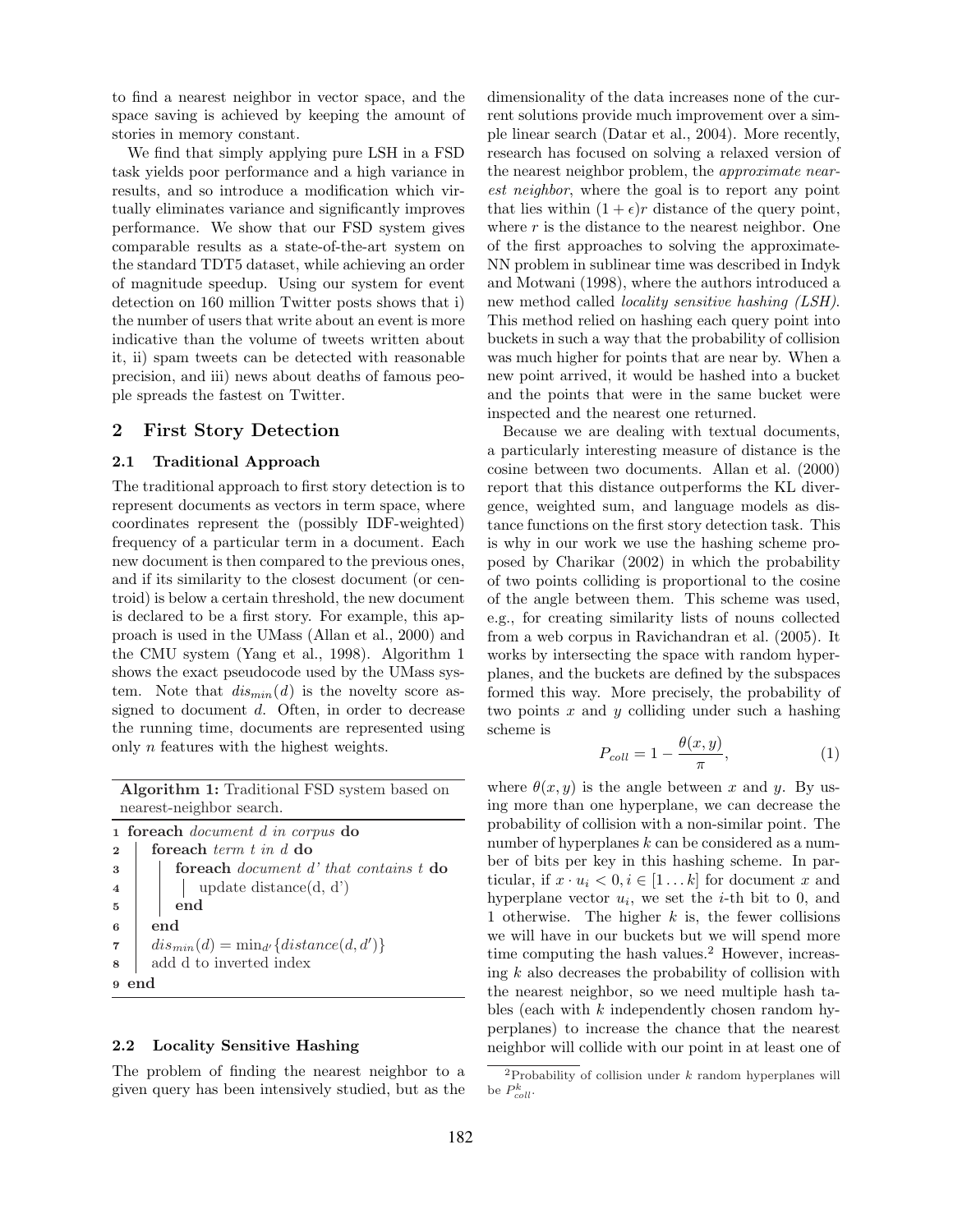them. Given the desired number of bits  $k$ , and the desired probability of missing a nearest neighbor  $\delta$ , one can compute the number of hash tables L as

$$
L = \log_{1-P_{coll}^k} \delta. \tag{2}
$$

## 2.3 Variance Reduction Strategy

Unfortunately, simply applying LSH for nearest neighbor search in a FSD task yields poor results with a lot of variance (the exact numbers are given in Section 6). This is because LSH only returns the true near neighbor if it is reasonably close to the query point. If, however, the query point lies far away from all other points (i.e., its nearest neighbor is far away), LSH fails to find the true near neighbor. To overcome this problem, we introduce a strategy by which, if the LSH scheme declares a document new (i.e., sufficiently different from all others), we start a search through the inverted index, but only compare the query with a fixed number of most recent documents. We set this number to 2000; preliminary experiments showed that values between 1000 and 3000 all yield very similar results. The pseudocode shown in algorithm 2 summarizes the approach based on LSH, with the lines 11 and 12 being the variance reduction strategy.

| Algorithm 2: Our LSH-based approach. |                                                         |  |  |  |  |
|--------------------------------------|---------------------------------------------------------|--|--|--|--|
|                                      | <b>input:</b> threshold $t$                             |  |  |  |  |
| 1                                    | foreach <i>document d in corpus</i> do                  |  |  |  |  |
| $\overline{2}$                       | add d to LSH                                            |  |  |  |  |
| 3                                    | $S \leftarrow$ set of points that collide with d in LSH |  |  |  |  |
| $\overline{\mathbf{4}}$              | $dis_{min}(d) \leftarrow 1$                             |  |  |  |  |
| 5                                    | foreach <i>document d'in S</i> do                       |  |  |  |  |
| 6                                    | $c = distance(d, d')$                                   |  |  |  |  |
| 7                                    | if $c < dis_{min}(d)$ then                              |  |  |  |  |
| 8                                    | $dis_{min}(d) \leftarrow c$                             |  |  |  |  |
| 9                                    | end                                                     |  |  |  |  |
| 10                                   | end                                                     |  |  |  |  |
| 11                                   | if $dis_{min}(d) >= t$ then                             |  |  |  |  |
| 12                                   | compare d to a fixed number of most                     |  |  |  |  |
|                                      | recent documents as in Algorithm 1 and                  |  |  |  |  |
|                                      | update $dis_{min}$ if necessary                         |  |  |  |  |
| 13                                   | end                                                     |  |  |  |  |
| 14                                   | assign score $dis_{min}(d)$ to d                        |  |  |  |  |
| 15                                   | add d to inverted index                                 |  |  |  |  |
| 16                                   | end                                                     |  |  |  |  |
|                                      |                                                         |  |  |  |  |

# 3 Streaming First Story Detection

Although using LSH in the way we just described greatly reduces the running time, it is still too expensive when we want to deal with text streams. Text streams naturally arise on the Web, where millions of new documents are published each hour. Social media sites like Facebook, MySpace, Twitter, and various blogging sites are a particularly interesting source of textual data because each new document is timestamped and usually carries additional metadata like topic tags or links to author's friends. Because this stream of documents is unbounded and coming down at a very fast rate, there is usually a limit on the amount of space/time we can spend per document. In the context of first story detection, this means we are not allowed to store all of the previous data in main memory nor compare the new document to all the documents returned by LSH.

Following the previous reasoning, we present the following desiderata for a streaming first story detection system: we first assume that each day we are presented with a large volume of documents in chronological order. A streaming FSD system should, for each document, say whether it discusses a previously unseen event and give confidence in its decision. The decision should be made in bounded time (preferably constant time per document), and using bounded space (also constant per document). Only one pass over the data is allowed and the decision has to be made immediately after a new document arrives. A system that has all of these properties can be employed for finding first stories in real time from a stream of stories coming down from the Web.

#### 3.1 A constant space and time approach

In this section, we describe our streaming FSD system in more depth. As was already mentioned in Section 2.2, we use locality sensitive hashing to limit our search to a small number of documents. However, because there is only a finite number of buckets, in a true streaming setting the number of documents in any bucket will grow without a bound. This means that i) we would use an unbounded amount of space, and ii) the number of comparisons we need to make would also grow without a bound. To alleviate the first problem, we limit the number of documents inside a single bucket to a constant. If the bucket is full, the oldest document in the bucket is removed. Note that the document is removed only from that single bucket in one of the L hash tables – it may still be present in other hash tables. Note that this way of limiting the number of documents kept is in a way topic-specific. Luo et al. (2007) use a global constraint on the documents they keep and show that around 30 days of data needs to be kept in order to achieve reasonable performance. While using this approach also ensures that the number of comparisons made is constant, this constant can be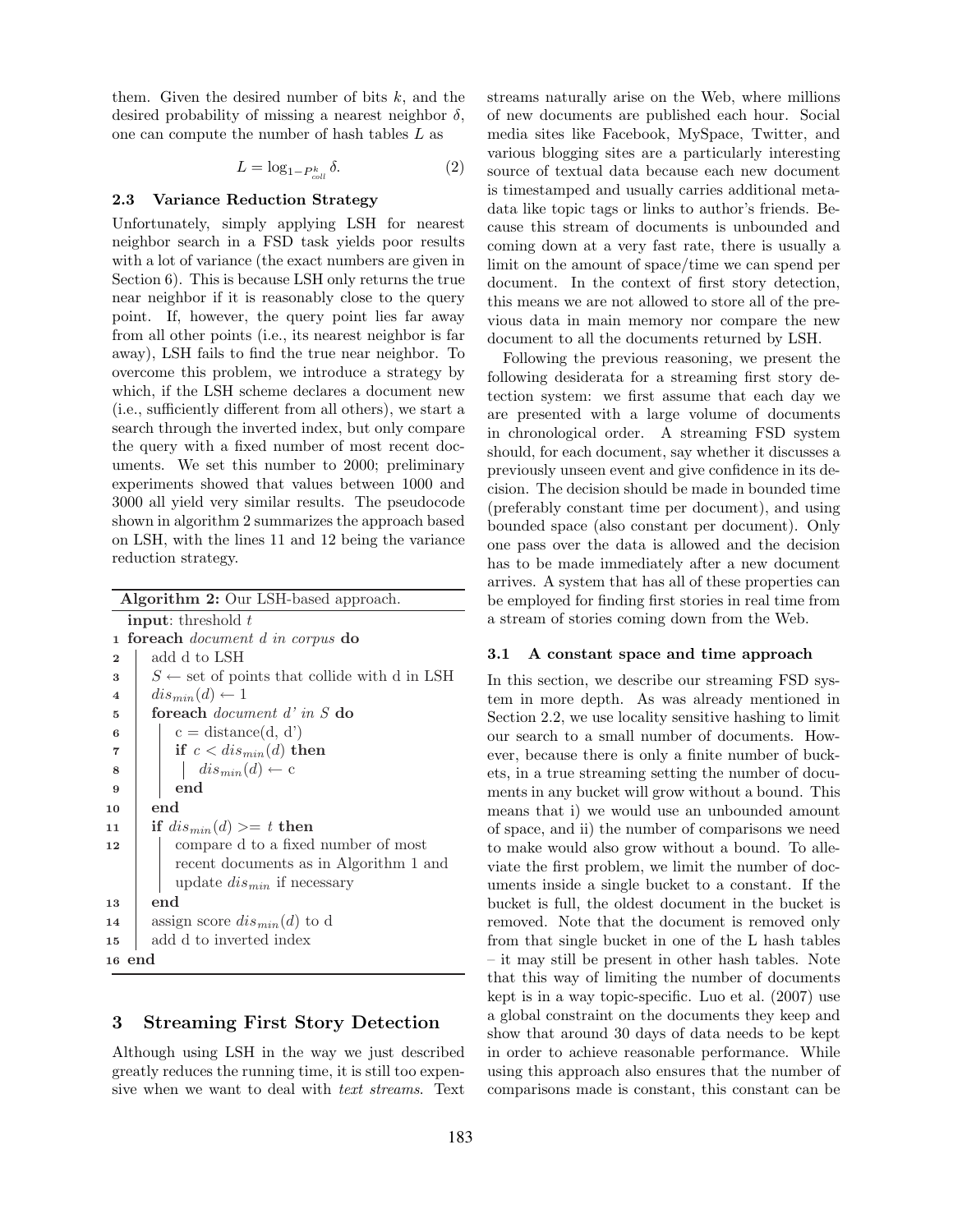rather large. Theoretically, a new document can collide with all of the documents that are left, and this can be quite a large number (we have to keep a sufficient portion of the data in memory to make sure we have a representative sample of the stream to compare with). That is why, in addition to limiting the number of documents in a bucket, we also limit ourselves to making a constant number of comparisons. We do this by comparing each new document with at most 3L documents it collided with. Unlike Datar et al. (2004), where any 3L documents were used, we compare to the 3L documents that collide most frequently with the new document. That is, if  $S$  is the set of all documents that collided with a new document in all L hash tables, we order the elements of  $S$  according to the number of hash tables where the collision occurred. We take the top 3L elements of that ordered set and compare the new document only to them.

# 4 Detecting Events in Twitter Posts

While doing first story detection on a newspaper stream makes sense because all of the incoming documents are actual stories, this is not the case with Twitter posts (tweets). The majority of tweets are not real stories, but rather updates on one's personal life, conversations, or spam. Thus, simply running a first story detection system on this data would yield an incredible amount of new stories each day, most of which would be of no interest to anyone but a few people. However, when something significant happens (e.g., a celebrity dies), a lot of users write about this either to share their opinion or just to inform others of the event. Our goal here is to automatically detect these significant events, preferably with a minimal number of non-important events.

Threading. We first run our streaming FSD system and assign a novelty score to each tweet. In addition, since the score is based on a cosine distance to the nearest tweet, for each tweet we also output which other tweet it is most similar to. This way, we can analyze threads of tweets, i.e., a subset of tweets which all discuss the same topic (Nallapati et al., 2004). To explain how we form threads of tweets, we first introduce the links relation. We say that tweet  $a$  links to tweet  $b$  if  $b$  is the nearest neighbor of a and  $1 - \cos(a, b) < t$ , where t is a userspecified threshold. Then, for each tweet a we either assign it to an existing thread if its nearest neighbor is within distance  $t$ , or say that  $a$  is the first tweet in a new thread. If we assign a to an existing thread, we assign it to the same thread to which its nearest neighbor belongs. By changing  $t$  we can control the granularity of threads. If  $t$  is set very high, we will have few very big and broad threads, whereas setting t very low will result in many very specific and very small threads. In our experiments, we set  $t = 0.5$ . We experimented with different values of  $t$  and found that for  $t \in [0.5, 0.6]$  results are very much the same, whereas setting  $t$  outside this interval starts to impact the results in the way we just explained.

Once we have threads of tweets, we are interested in which threads grow fastest, as this will be an indication that news of a new event is spreading. Therefore, for each time interval we only output the fastest growing threads. This growth rate also gives us a way to measure a thread's impact.

# 5 Related Work

In the recent years, analysis of social media has attracted a lot of attention from the research community. However, most of the work that uses social media focuses on blogs (Glance et al., 2004; Bansal and Koudas, 2007; Gruhl et al., 2005). On the other hand, research that uses Twitter has so far only focused on describing the properties of Twitter itself (Java et al., 2007; Krishnamurthy et al., 2008).

The problem of online new event detection in a large-scale streaming setting was previously addressed in Luo et al. (2007). Their system used the traditional approach to FSD and then employed various heuristics to make computation feasible. These included keeping only the first stories in memory, limiting the number of terms per document, limiting the number of total terms kept, and employing parallel processing. Our randomized framework gives us a principled way to work out the errors introduced and is more general than the previously mentioned approach because we could still use all the heuristics used by Luo et al. (2007) in our system. Finally, while Luo et al. (2007) achieved considerable speedup over an existing system on a TDT corpus, they never showed the utility of their system on a truly large-scale task.

The only work we are aware of that analyzes social media in a streaming setting is Saha and Getoor (2009). There, the focus was on solving the maximum *coverage* problem for a stream of blog posts. The maximum coverage problem in their setting, dubbed *blog watch*, was selecting  $k$  blogs that maximize the cover of interests specified by a user. This work differs from Saha and Getoor (2009) in many ways. Most notably, we deal with the problem of detecting new events, and determining who was the first to report them. Also, there is a difference in the type and volume of data – while Saha and Getoor (2009) use 20 days of blog data totalling two million posts, we use Twitter data from a timespan of six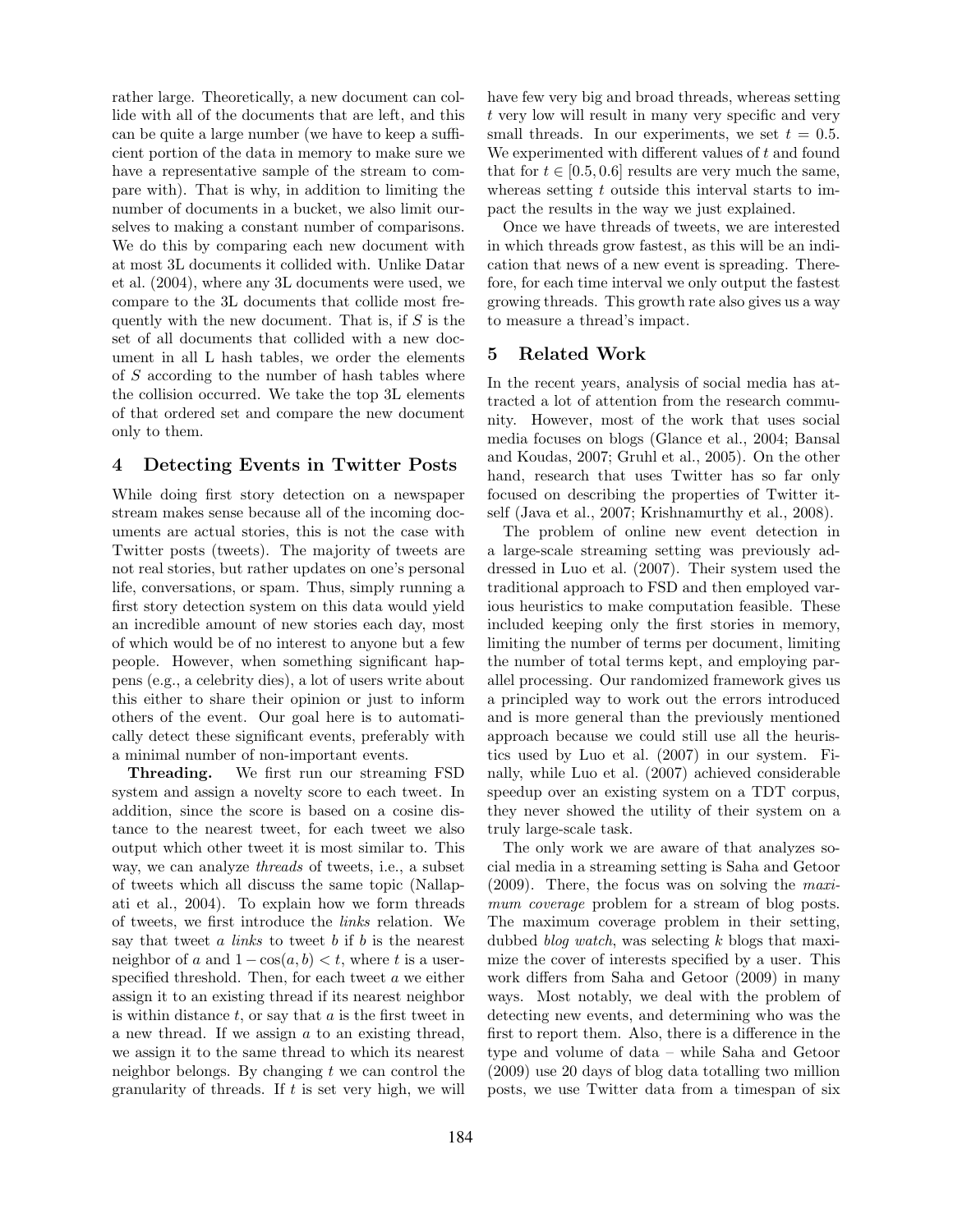months, totalling over 160 million posts.

### 6 Experiments

# 6.1 TDT5 Experimental Setup

Baseline. Before applying our FSD system on Twitter data, we first compared it to a state-of-theart FSD system on the standard TDT5 dataset. This way, we can test if our system is on par with the best existing systems, and also accurately measure the speedup that we get over a traditional approach. In particular, we compare our system with the UMass FSD system (Allan et al., 2000). The UMass system has participated in the TDT2 and TDT3 competitions and is known to perform at least as well as other existing systems who also took part in the competition (Fiscus, 2001). Note that the UMass system uses an inverted index (as shown in Algorithm 1) which optimizes the system for speed and makes sure a minimal number of comparisons is made. We compare the systems on the English part of the TDT5 dataset, consisting of 221, 306 documents from a time period spanning April 2003 to September 2003. To make sure that any difference in results is due to approximations we make, we use the same settings as the UMass system: 1-NN clustering, cosine as a similarity measure, and TFIDF weighted document representation, where the IDF weights are incrementally updated. These particular settings were found by Allan et al. (2000) to perform the best for the FSD task. We limit both systems to keeping only top 300 features in each document. Using more than 300 features barely improves performance while taking significantly more time for the UMass system.<sup>3</sup>

LSH parameters. In addition, our system has two LSH parameters that need to be set. The number of hyperplanes  $k$  gives a tradeoff between time spent computing the hash functions and the time spent computing the distances. A lower  $k$  means more documents per bucket and thus more distance computations, whereas a higher k means less documents per bucket, but more hash tables and thus more time spent computing hash functions. Given  $k$ , we can use equation  $(2)$  to compute L. In our case, we chose  $k$  to be 13, and  $L$  such that the probability of missing a neighbor within the distance of 0.2 is less than 2.5%. The distance of 0.2 was chosen as a reasonable estimate of the threshold when two documents are very similar. In general, this distance will depend on the application, and Datar et al. (2004) suggest guessing the value and then doing a binary search to set it more accurately. We set  $k$  to 13 because it achieved a reasonable balance between time spent computing the distances and the time spent computing the hash functions.

Evaluation metric. The official TDT evaluation requires each system to assign a confidence score for its decision, and this assignment can be made either immediately after the story arrives, or after a fixed number of new stories have been observed. Because we assume that we are working in a true streaming setting, systems are required to assign a confidence score as soon as the new story arrives. The actual performance of a system is measured in terms of detection error tradeoff (DET) curves and the minimal normalized cost. Evaluation is carried out by first sorting all stories according to their scores and then performing a threshold sweep. For each value of the threshold, stories with a score above the threshold are considered new, and all others are considered old. Therefore, for each threshold value, one can compute the probability of a false alarm, i.e., probability of declaring a story new when it is actually not, and the miss probability, i.e., probability of declaring a new story old (missing a new story). Having computed all the miss and false alarm probabilities, we can plot them on a graph showing the tradeoff between these two quantities – such graphs are called detection error tradeoff curves. The normalized cost  $C_{det}$  is computed as

$$
C_{det} = C_{miss} * P_{miss} * P_{target} + C_{FA} * P_{FA} * P_{non-target},
$$

where  $C_{miss}$  and  $C_{FA}$  are costs of miss and false alarm,  $P_{miss}$  and  $P_{FA}$  are probabilities of a miss and false alarm, and  $P_{target}$  and  $P_{non-target}$  are the prior target and non-target probabilities. Minimal normalized cost  $C_{min}$  is the minimal value of  $C_{det}$  over all threshold values (a lower value of  $C_{min}$  indicates better performance).

#### 6.2 TDT5 Results

All the results on the TDT5 dataset are shown in Table 1. In this section, we go into detail in explaining them. As was mentioned in Section 2.2, simply using LSH to find a nearest neighbor resulted in poor performance and a high variance of results. In particular, the mean normalized cost of ten runs of our system without the variance reduction strategy was 0.88, with a standard deviation of 0.046. When using the strategy explained in Section 2.2, the mean result dropped to 0.70, with a standard deviation of 0.004. Therefore, the results were significantly improved, while also reducing standard deviation by an order of magnitude. This shows that there is a clear advantage in using our variance reduction strategy,

<sup>3</sup> In other words, using more features only increases the advantage of our system over the UMass system.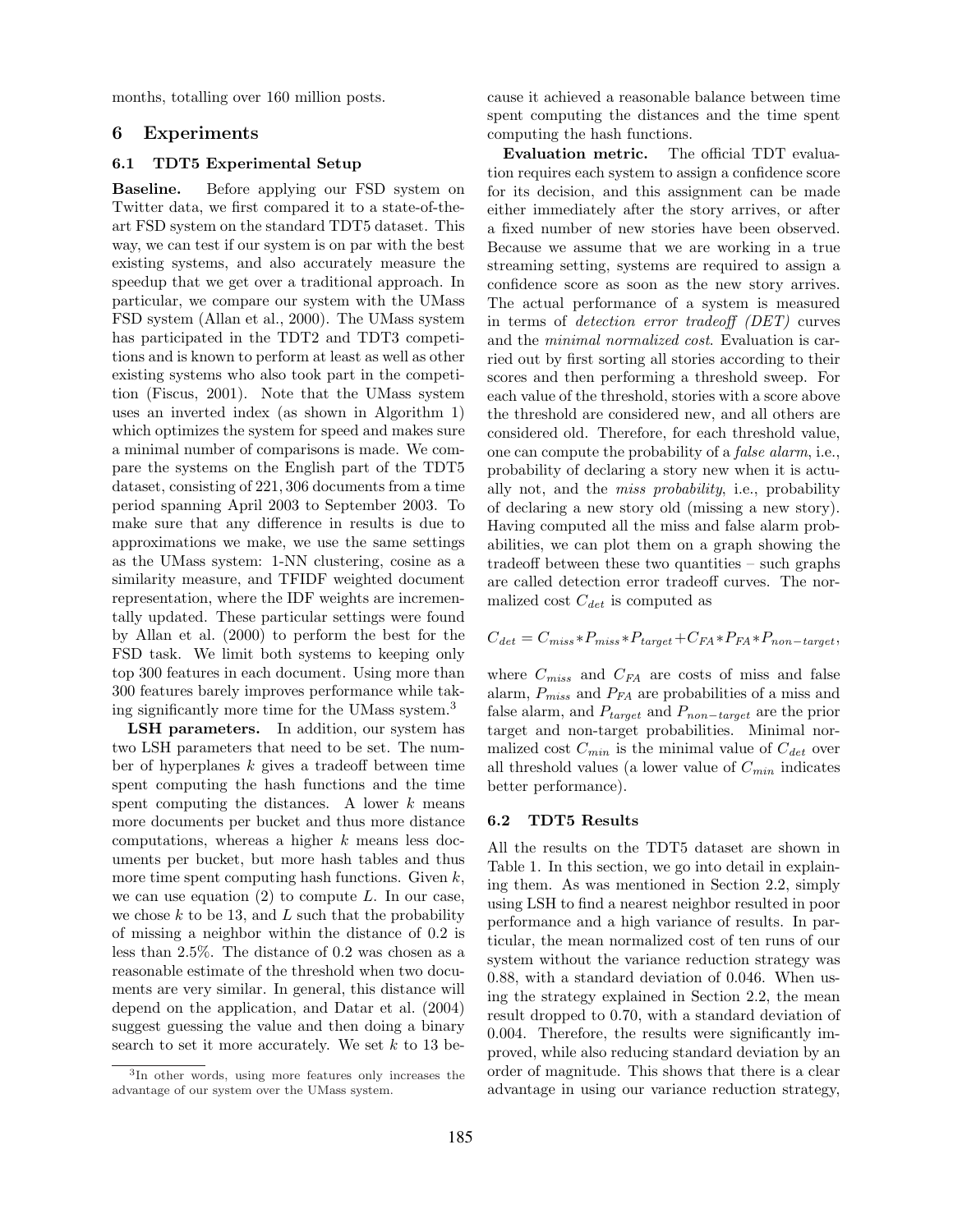Table 1: Summary of TDT5 results. Numbers next to  $LSH'_{ts}$  indicate the maximal number of documents in a bucket, measured in terms of percentage of the expected number of collisions.

|           | <b>Baseline</b> | Unbounded |                               | <b>Bounded</b> |      |                                                                                        |      |
|-----------|-----------------|-----------|-------------------------------|----------------|------|----------------------------------------------------------------------------------------|------|
|           |                 |           | Pure Variance Red. Time       |                |      | Space and Time                                                                         |      |
| System    | UMass LSH       |           | $\operatorname{LSH}^{\prime}$ |                |      | LSH' <sub>t</sub> LSH' <sub>ts</sub> 0.5 LSH' <sub>ts</sub> 0.3 LSH' <sub>ts</sub> 0.1 |      |
| $C_{min}$ | 0.69            | 0.88      | 0.70                          | 0.71           | 0.76 | 0.75                                                                                   | 0.73 |



Figure 1: Comparison of our system with the UMass FSD system.



and all the following results we report were obtained from a system that makes use of it.

Figure 1 shows DET curves for the UMass and for our system. For this evaluation, our system was not limited in space, i.e., buckets sizes were unlimited, but the processing time per item was made constant. It is clear that UMass outperforms our system, but the difference is negligible. In particular, the minimal normalized cost  $C_{min}$  was 0.69 for the UMass system, and 0.71 for our system. On the other hand, the UMass system took 28 hours to complete the run, compared to two hours for our system. Figure 2 shows the time required to process 100 documents as a function of number of documents seen so far. We can see that our system maintains constant time, whereas the UMass system processing time grows without a bound (roughly linear with the number of previously seen documents).

The last three columns in Table 1 show the effect that limiting the bucket size has on performance. Bucket size was limited in terms of the percent of expected number of collisions, i.e., a bucket size of 0.5 means that the number of documents in a bucket cannot be more than 50% of the expected number of collisions. The expected number of collisions can

Figure 2: Comparison of processing time per 100 documents for our and the UMass system.

be computed as  $n/2^k$ , where *n* is the total number of documents, and  $k$  is the LSH parameter explained earlier. Not surprisingly, limiting the bucket size reduced performance compared to the space-unlimited version, but even when the size is reduced to 10% of the expected number of collisions, performance remains reasonably close to the UMass system. Figure 3 shows the memory usage of our system on a month of Twitter data (more detail about the data can be found in Section 6.3). We can see that most of the memory is allocated right away, after which the memory consumption levels out. If we ran the system indefinitely, we would see the memory usage grow slower and slower until it reached a certain level at which it would remain constant.

#### 6.3 Twitter Experimental Setup

Corpus. We used our streaming FSD system to detect new events from a collection of Twitter data gathered over a period of six months (April 1st 2009 to October 14th 2009). Data was collected through Twitter's streaming API.<sup>4</sup> Our corpus consists of 163.5 million timestamped tweets, totalling over 2 billion tokens. All the tweets in our corpus contain

<sup>4</sup>http://stream.twitter.com/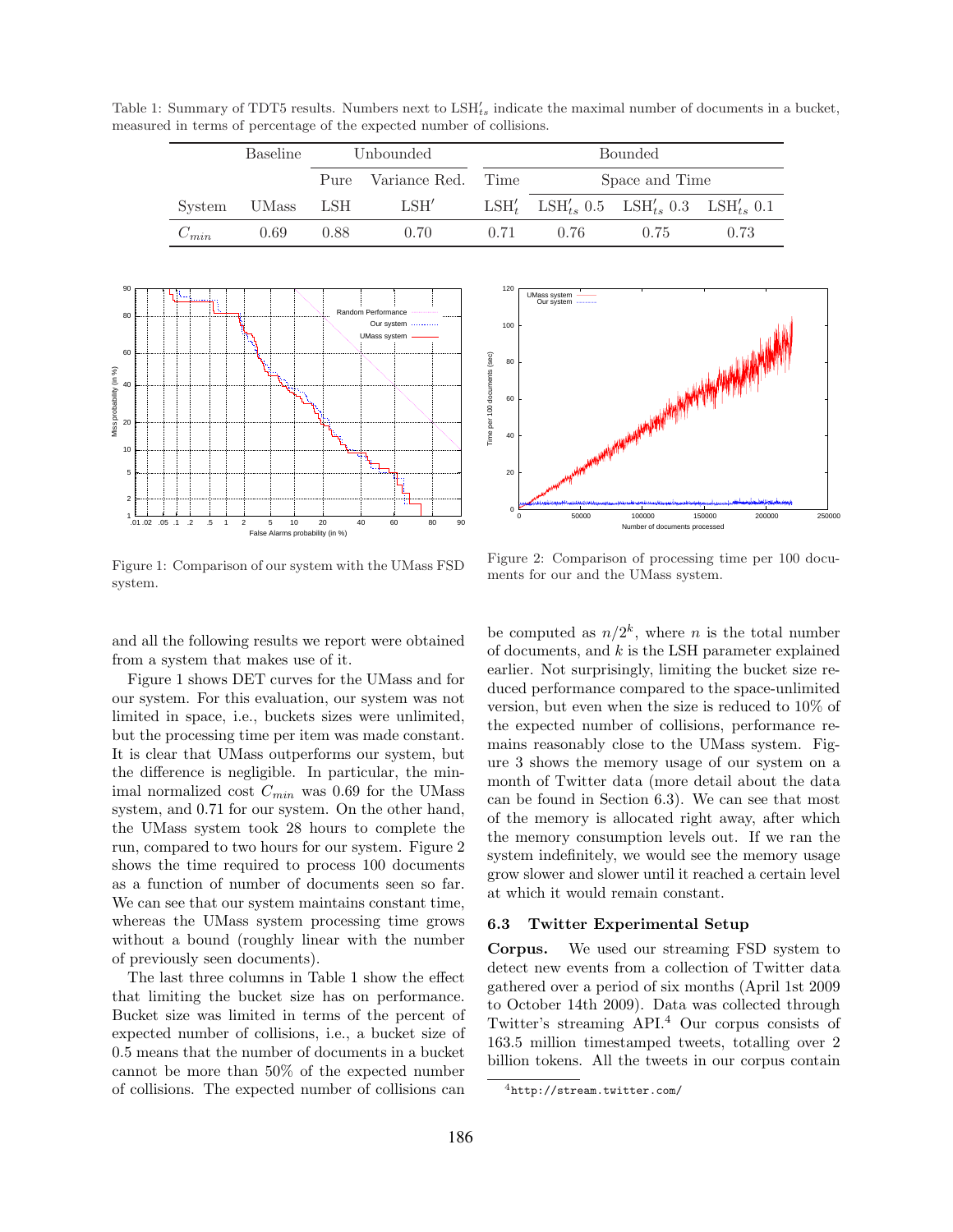

Figure 3: Memory usage on a month of Twitter data. X-axis shows how long the system has been running for.

only ASCII characters and we additionally stripped the tweets of words beginning with the  $\mathcal Q$  or  $\#$  symbol. This is because on Twitter words beginning with @ indicate a reply to someone, and words beginning with  $\#$  are topic tags. Although these features would probably be helpful for our task, we decided not to use them as they are specific to Twitter and our approach should be independent of the stream type.

Gold standard. In order to measure how well our system performs on the Twitter data, we employed two human experts to manually label all the tweets returned by our system as either Event, Neutral, or Spam. Note that each tweet that is returned by our system is actually the first tweet in a thread, and thus serves as the representative of what the thread is about. Spam tweets include various advertisements, automatic weather updates, automatic radio station updates, etc. For a tweet to be labeled as an event, it had to be clear from the tweet alone what exactly happened without having any prior knowledge about the event, and the event referenced in the tweet had to be sufficiently important. Important events include celebrity deaths, natural disasters, major sports, political, entertainment, and business events, shootings, plane crashes and other disasters. Neutral tweets include everything not labeled as spam or event. Because the process of manual labeling is tedious and time-consuming, we only labeled the 1000 fastest growing threads from June 2009. Rate of growth of a thread is measured by the number of tweets that belong to that thread in a window of 100,000 tweets, starting from the beginning of the thread. Agreement between our two annotators, measured using Cohen's kappa coefficient, was substantial (kappa  $= 0.65$ ). We use 820 tweets on which both annotators agreed as the gold standard.

Evaluation. Evaluation is performed by computing average precision (AP) on the gold standard sorted according to different criteria, where event tweets are taken to be relevant, and neutral and spam tweets are treated as non-relevant documents. Average precision is a common evaluation metric in tasks like ad-hoc retrieval where only the set of returned documents and their relevance judgements are available, as is the case here (Croft et al., 2009). Note that we are not evaluating our FSD system here. There are two main reasons for this: i) we already have a very good idea about the first story detection performance from the experiments on TDT5 data, and ii) evaluating a FSD system on this scale would be prohibitively expensive as it would involve human experts going through 30 million tweets looking for first stories. Rather, we are evaluating different methods of ranking threads which are output from a FSD system for the purpose of detecting important events in a very noisy and unstructured stream such as Twitter.

#### 6.4 Twitter Results

Results for the average precisions are given in Table 2. Note that we were not able to compare our system with the UMass FSD system on the Twitter data, as the UMass system would not finish in any reasonable amount of time. Different rows of Table 2 correspond to the following ways of ranking the threads:

- Baseline random ordering of threads
- Size of thread threads are ranked according to number of tweets
- Number of users threads are ranked according to number of unique users posting in a thread
- Entropy  $+$  users  $-$  if the entropy of a thread is < 3.5, move to the back of the list, otherwise sort according to number of unique users

Results show that ranking according to size of thread performs better than the baseline, and ranking according to the number of users is slightly better. However, a sign test showed that neither of the two ranking strategies is significantly better than the baseline. We perform the sign test by splitting the labeled data into 50 stratified samples and ranking each sample with different strategies. We then measure the number of times each strategy performed better (in terms of AP) and compute the significance levels based on these numbers. Adding the information about the entropy of the thread showed to be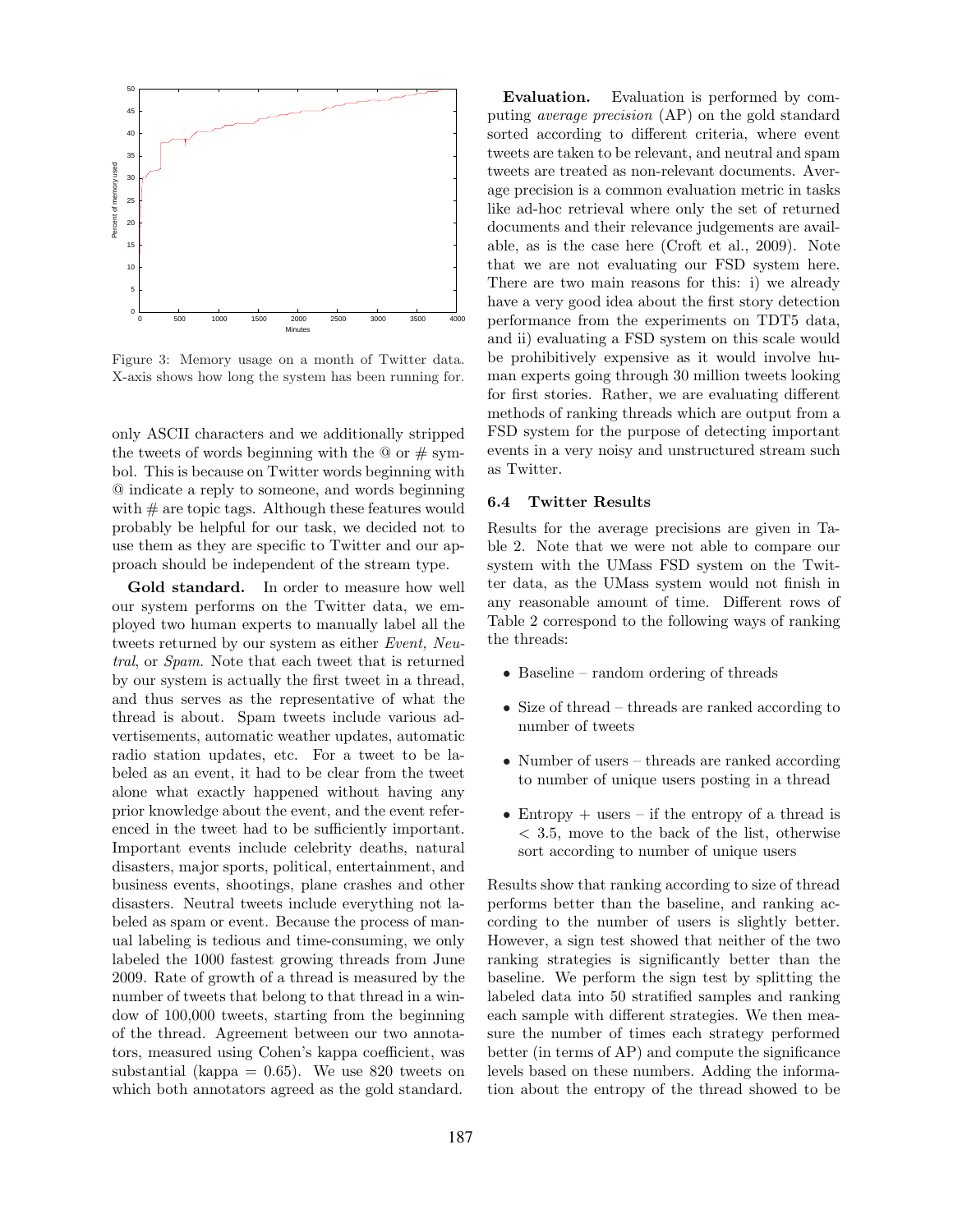Table 2: Average precision for Events vs. Rest and for Events and Neutral vs. Spam.

| Ranking method events vs. rest spam vs. rest |      |      |
|----------------------------------------------|------|------|
| <b>Baseline</b>                              | 16.5 | 84.6 |
| Size of thread                               | 24.1 | 83.5 |
| Number of users                              | 24.5 | 83.9 |
| $Entropy + users$                            | 34.0 | 96.3 |

Table 3: Average precision as a function of the entropy threshold on the Events vs. Rest task.

| Entropy 2 2.5 3 3.5 4 4.5 |  |                               |  |
|---------------------------|--|-------------------------------|--|
| AP                        |  | 24.8 27.6 30.0 34.0 33.2 29.4 |  |

very beneficial. Entropy of a thread is computed as

$$
H_{thread} = -\sum_{i} \frac{n_i}{N} \log \frac{n_i}{N},
$$

where  $n_i$  is the number of times word *i* appears in a thread, and  $N = \sum_i n_i$  is the total number of words in a thread. We move the threads with low entropy  $( $3.5$ ) to the back of the list, while we or$ der other threads by the number of unique users. A sign test showed this approach to be significantly better ( $p \leq 0.01$ ) than all of the previous ranking methods. Table 3 shows the effect of varying the entropy threshold at which threads are moved to the back of the list. We can see that adding information about entropy improves results regardless of the threshold we choose. This approach works well because most spam threads have very low entropy, i.e., contain very little information.

We conducted another experiment where events and neutral tweets are considered relevant, and spam tweets non-relevant documents. Results for this experiment are given in the third column of Table 2. Results for this experiment are much better, mostly due to the large proportion of neutral tweets in the data. The baseline in this case is very strong and neither sorting according to the size of the thread nor according to the number of users outperforms the baseline. However, adding the information about entropy significantly ( $p \leq 0.01$ ) improves the performance over all other ranking methods.

Finally, in Table 4 we show the top ten fastest growing threads in our data (ranked by the number of users posting in the thread). Each thread is represented by the first tweet. We can see from the table that events which spread the fastest on Twitter are

Table 4: Top ten fastest growing threads in our data.

|      | $#$ users First tweet                         |  |  |
|------|-----------------------------------------------|--|--|
| 7814 | TMZ reporting michael jackson has had a heart |  |  |
|      | attack. We r checking it out. And pulling     |  |  |
|      | video to use if confirmed                     |  |  |
| 7579 | RIP Patrick Swayze                            |  |  |
| 3277 | Walter Cronkite is dead.                      |  |  |
| 2526 | we lost Ted Kennedy:                          |  |  |
| 1879 | RT BULLETIN - STEVE MCNAIR                    |  |  |
|      | HAS DIED.                                     |  |  |
| 1511 | David Carradine (Bill in "Kill Bill")         |  |  |
|      | found hung in Bangkok hotel.                  |  |  |
| 1458 | Just heard Sir Bobby Robson has died. RIP.    |  |  |
| 1426 | I just upgraded to 2.0 - The professional     |  |  |
|      | Twitter client. Please RT!                    |  |  |
| 1220 | LA Times reporting Manny Ramirez tested       |  |  |
|      | positive for performance enhancing drugs.     |  |  |
|      | To be suspended 50 games.                     |  |  |
| 1057 | A representative says guitar legend           |  |  |
|      | Les Paul has died at 94                       |  |  |

mostly deaths of famous people. One spam thread that appears in the list has an entropy of 2.5 and doesn't appear in the top ten list when using the  $entropy + users ranking.$ 

# 7 Conclusion

We presented an approach to first story detection in a streaming setting. Our approach is based on locality sensitive hashing adapted to the first story detection task by introducing a backoff towards exact search. This adaptation greatly improved performance of the system and virtually eliminated variance in the results. We showed that, using our approach, it is possible to achieve constant space and processing time while maintaining very good results. A comparison with the UMass FSD system showed that we gain more than an order of magnitude speedup with only a minor loss in performance. We used our FSD system on a truly large-scale task of detecting new events from over 160 million Twitter posts. To the best of our knowledge, this is the first work that does event detection on this scale. We showed that our system is able to detect major events with reasonable precision, and that the amount of spam in the output can be reduced by taking entropy into account.

#### Acknowledgments

The authors would like to thank Donnla Osborne for her work on annotating tweets.